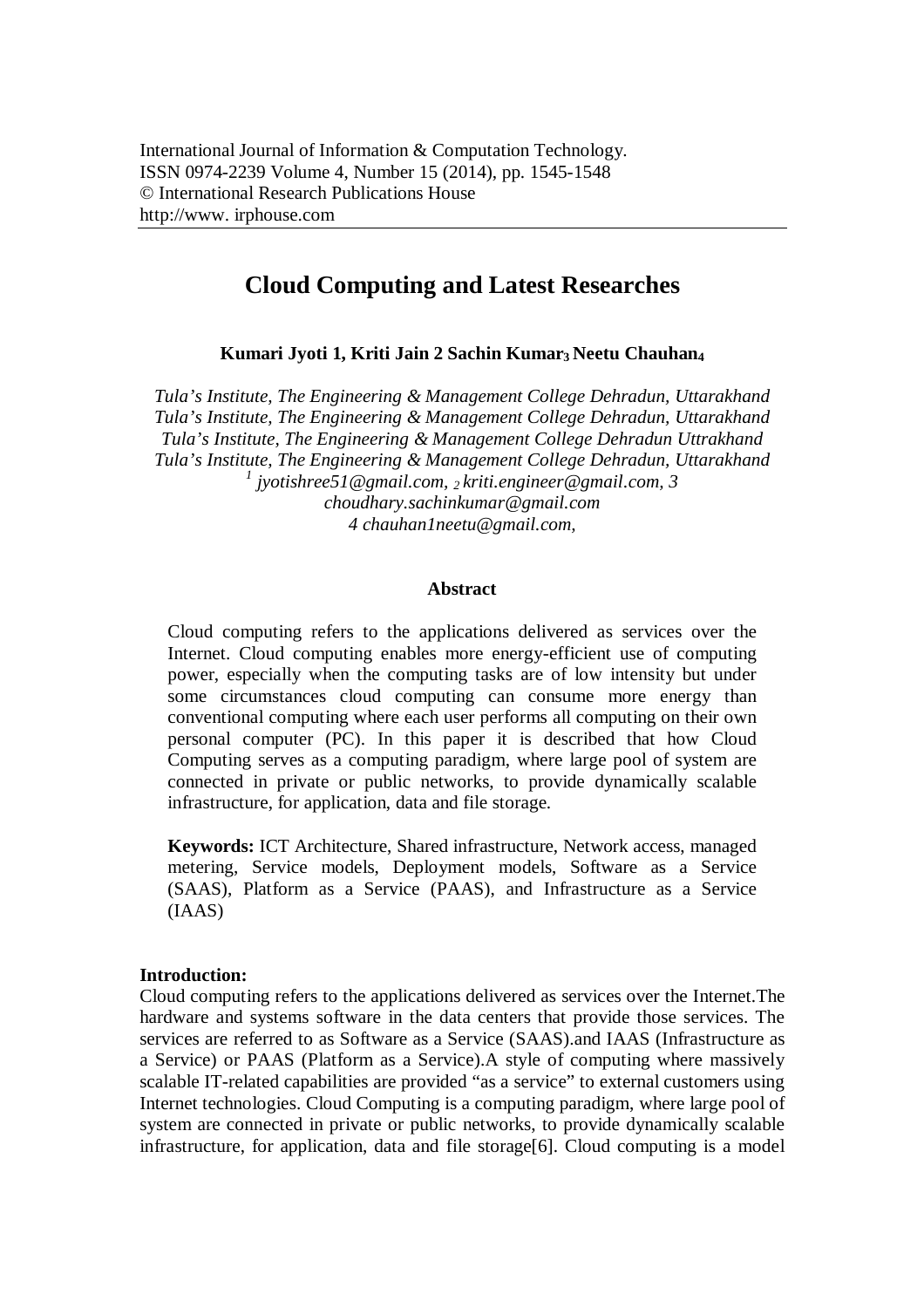for enabling convenient, on-demand network access to a shared pool of configurable computing resources (e.g., networks, servers, storage, applications, and services) that can be rapidly provisioned and released with minimal management effort or service provider interaction.[1]



Frare http://plays.indexp.com/HexholdSk

**Fig 1 Cloud Computing Growth**

#### **Areas of Research**

A few things that jump to mind as ripe areas for academic research on the cloud[2].

- Understanding and predicting performance at scale, with uncertain workloads and frequent node failures.
- Managing workloads across multiple datacenters with widely varying capacity, occasional outages, and constrained inter-datacenter network links.
- Building failure recovery mechanisms that are robust to massive correlated outages
- Managing dependencies in a large codebase that relies upon a wide range of distributed services like Chubby and GFS[7].
- Handling both large-scale upgrades to computing capacity as well as largescale outages seamlessly, without having to completely shut down your service and everything it depends on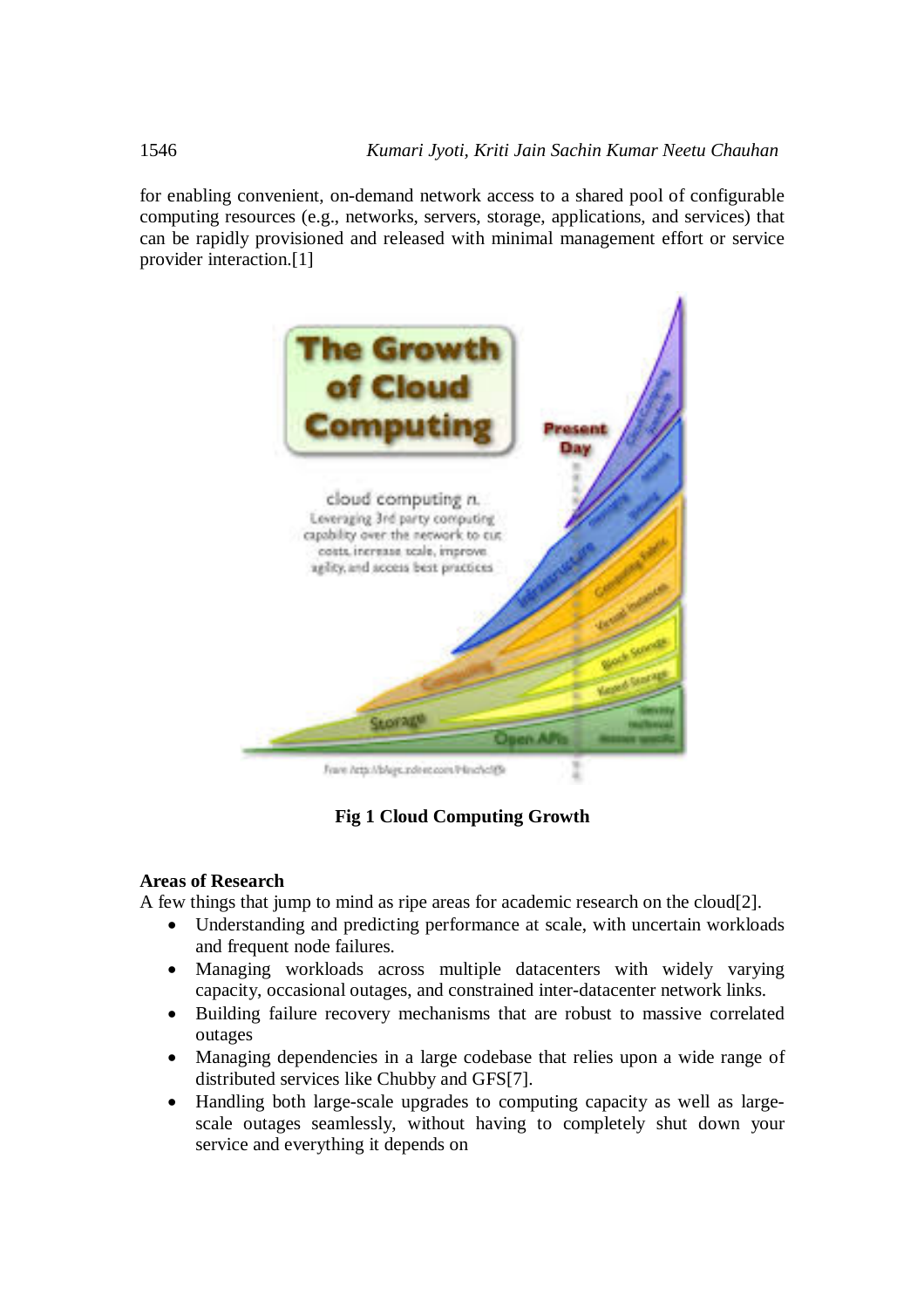Debugging large-scale cloud applications: tools to collect, visualize, and inspect the state of jobs running across many thousands of cores.

## **Researches**

## **Nebulas**

Distributed voluntary resources--those donated by end-user hosts are outlined in a way "--to form nebulas" that would potentially complement today's managed clouds from companies such as Amazon, IBM and Google. Nebulas could address the needs of service classes as we know more traditional clouds could not. It will provide more scalability, more geographical dispersion of nodes and lower cost. Possible users would include those rolling out experimental cloud services and those looking to offer free public services or applications.

## **Cloud Views:**

Security issues are often raised whenever we talk about cloud computing, such as those involved with multiple customers having their data and applications sharing the same cloud resources.[4] Cloud Views is a Hadoop Base-supported common storage system being developed "to facilitate collaboration through protected inter-service data sharing's, public cloud providers must facilitate such collaboration--in the form of data driven, server side mashups--to ensure the market's growth through development of services.

### **Conclusion**

This paper has reviewed and described that how Cloud Computing serves as a computing paradigm, where large pool of system are connected in private or public networks, to provide dynamically scalable infrastructure, for application, data and file storage. We have discussed the contributions that are available in this area from recent research and the researches that are to be done. We propose that cloud computing is the only way to have safe, effective clouds and managing highly distributed data and coping with failures. We have discussed about the nebulas and how it can enhance the scalability of cloud computing, discussed about cloud views and trusted cloud computing platforms that are playing an important and necessary role in enhancing the cloud computing.

### **References**

- [1] Sun Microsystems, Introduction to Cloud Computing Architecture, 2009
- [2] FELLOWS, W.2008. Partly Cloudy, Blue-Sky Thinking About Cloud Computing. 451 Group.
- [3] VARIA, J.2009. Cloud Architectures. Amazon Web Services.
- [4] CHAPPELL, D.2009. Introducing the Azure Services Platform. David Chappell & Associates.